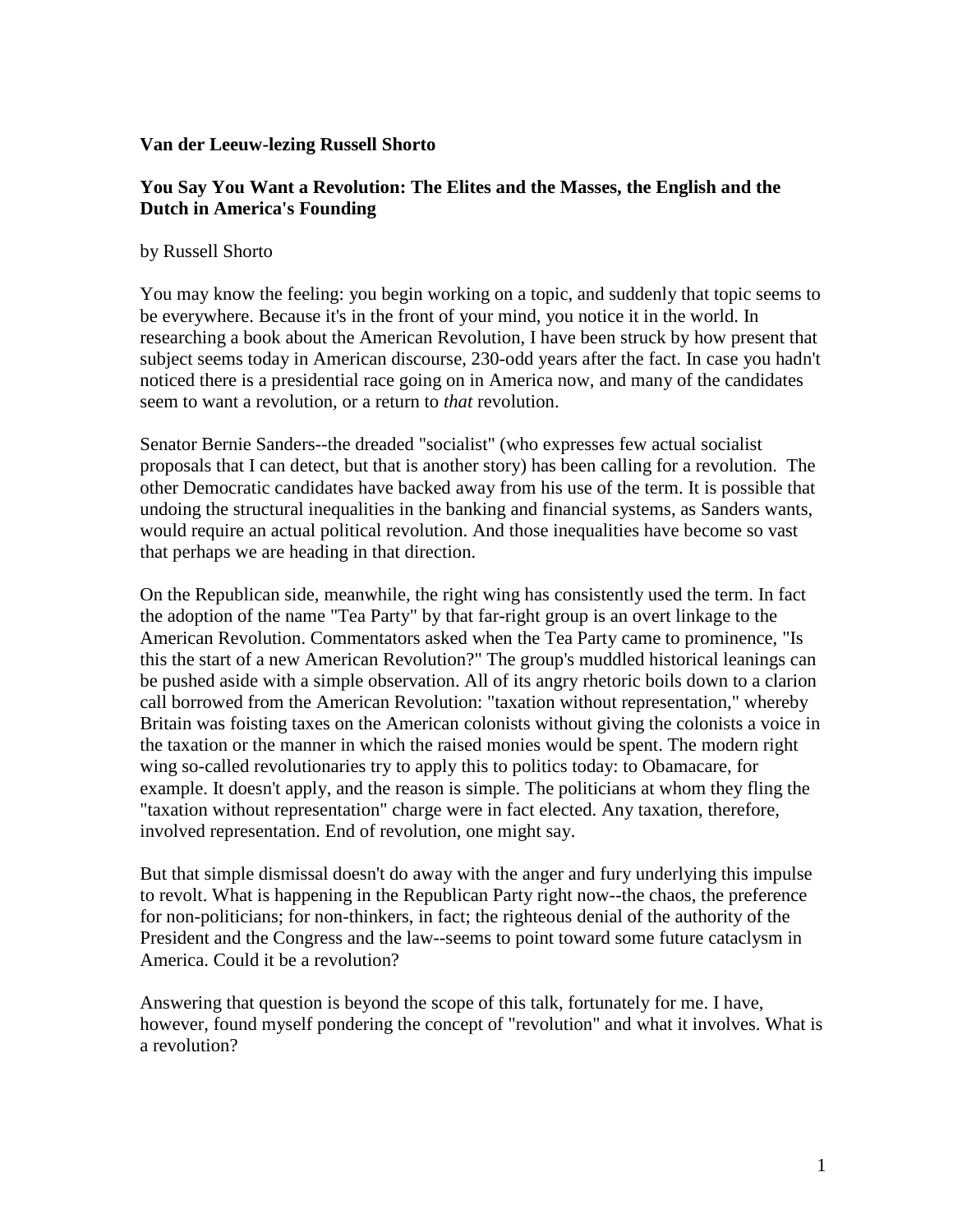Does a sustained, violent attack against the existing order constitute a revolution? I think, for example, of the so-called Pontiac's War, in America in the decade before the American Revolution. It was a deep, coordinated, violent, sustained assault. It covered a staggering geographic territory, from the Mississippi River to Canada to the eastern seaboard, and involved at least 14 native American tribes, speaking many different languages. Thousands of people were killed. It was an attack on a system, a government, a culture, a way of life.

Pontiac's War followed from the Seven Years War, known in America as the French and Indian War. This was a contest between the English and French for control of the North American continent. Before and during the war, power was balanced. The English and their American colonists, the great Iroquois confederation of tribes, and the French each maintained a sphere of control. When the English won, in 1763, it upset this balance of power. During the war, the English had signed a treaty with the Indians promising never to move westward from the Allegheny Mountains. After their victory over the French, the English promptly took over French forts and settlements in the west. Indians realized the English wouldn't rest in their land grabs until there was no more western land to grab. So they began a series of attacks that spread across 30,000 square kilometers of territory, over three years, under the token leadership of an Ottawa chief named Pontiac, and with names of players and antecedents that read like a used car lot of the 1950s: Pontiac, Cadillac, LaSalle, De Soto. (Americans have a way of turning everything into advertising fodder.) This Indian war was valiant; it was principled: they truly were in the right; it was wellreasoned; it was sustained: but it was crushed. So it was only a rebellion, not a revolution. Had it been a revolution, I would probably be speaking a variant of Iroquois right now.

But it was a kind of precursor to a successful revolution: the American Revolution.

I recently learned of an event that may be the Dutch equivalent of Pontiac's Rebellion, that is to say a precursor to the Dutch revolt against Spain: the so-called "Arumer Zwarte Hoop" Rebellion, in Friesland, which tried to overthrow Hapsburg rule in early 1500s. It, too, failed. Perhaps it was premature. The Dutch provinces were disparate, each with its own concerns. There was no force strong enough to unite them, to make them see themselves not as Frisians first, or Hollanders, or Zeelanders, but as Dutchmen, with a common purpose. In short, the ingredients were not assembled.

That time came, of course. And when it came, the result was an event that changed the course of history. And here perhaps is an ingredient to a revolution that if not strictly necessary certainly brings it to our attention: its consequences. What flowed from the Dutch Revolt? The Dutch Golden Age. The Dutch Enlightenment, precursor to the wider European Enlightenment. The beginnings of secularism, of scientific inquiry. True and meaningful experiments in democracy.

Which brings me to my focus today: the American Revolution and its causes and influences. The American founding fathers showed awareness of the Dutch revolt and looked to it as a precedent. Adams: "The Originals of the two Republicks are so much alike, that the History of one seems but a Transcript from that of the other: so that every Dutchman, instructed in the subject, must pronounce the American Revolution just and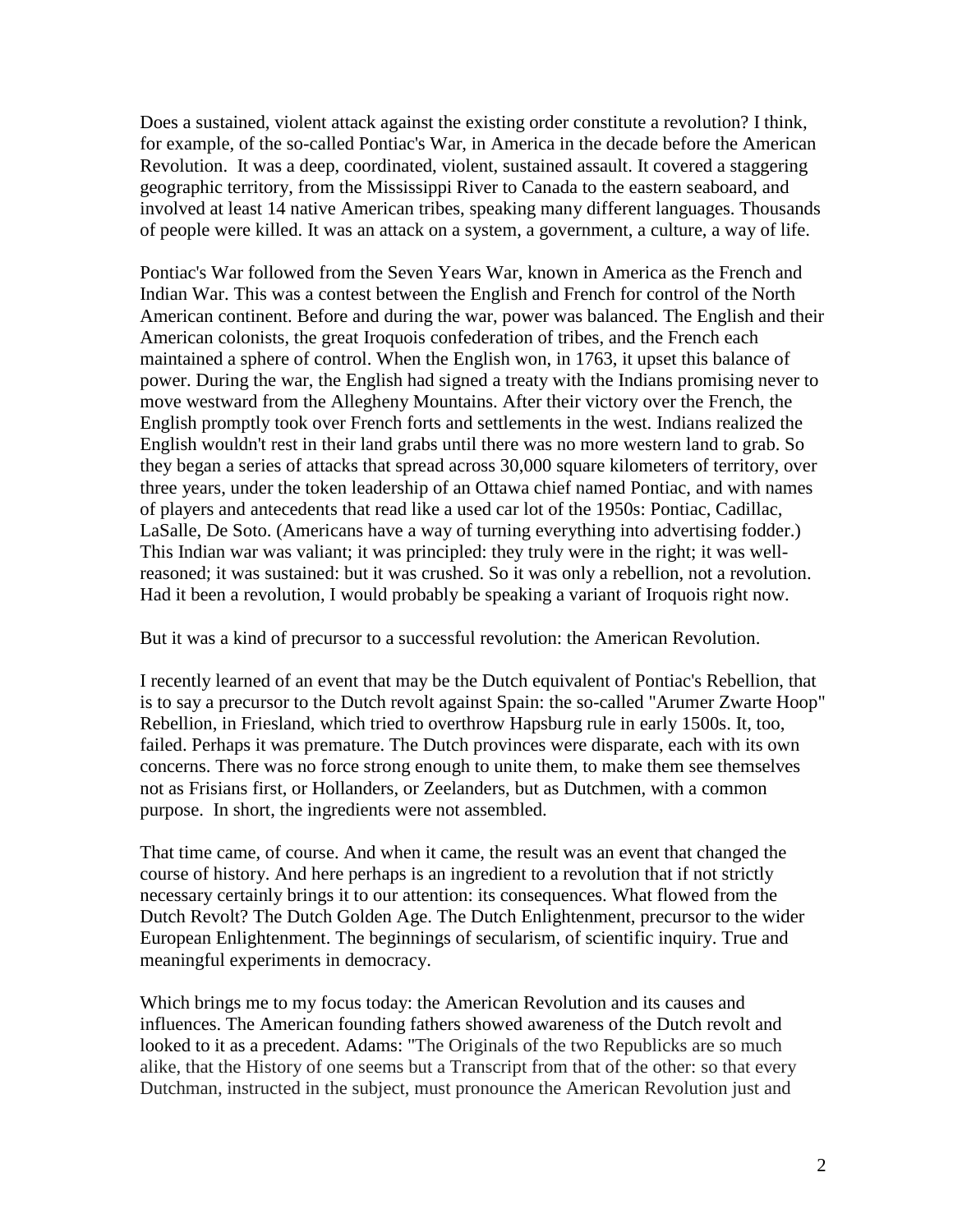necessary, or pass a Censure upon the greatest Actions of his immortal ancestors." (He was trying to cajole the Dutch into coming in on the side of the Americans, but it shows awareness.)

But my broader goal today is to gently poke and pry at a scholarly dichotomy on the question of where the American Revolution came from.

In recent decades there have been two schools of thought in understanding the origins of the American Revolution. One is a variant of the so-called Great Men theory; it holds that revolutionary ideas germinated in the minds of an elite, leaders who were influenced by Enlightenment thinkers in Europe. This was the prevailing model from the 19th century. It has enjoyed a comeback of sorts, with historians and writers like Joseph Ellis, Ron Chernow and Walter Isaacson focusing attention on Washington, Franklin, Jefferson, Madison and others.

The other school of thought grew out of the social unrest of the 1960s; it takes a bottom-up approach to history, and holds that the impetus for the Revolution came from unrest among tenant farmers, city dwellers, religious revivalists and the like. The historian Gary Nash is often thought of as the godfather of this approach. Recent writers who have adopted it in part include Jill Lepore and Benjamin Carp.

The two perspectives sometimes have been seen to be in competition; arguments have been vehement at times, and can take on (modern) political overtones. Are they reconcilable? Surely something as complex as a political revolution springs from many sources, and operates on many levels of society at once.

What I am going to do with the rest of my talk is outline a modest attempt to draw the two strands together by focusing my attention on one largely unheralded figure from the period, while at the same time giving some special attention to the Dutch antecedent.

## ABRAHAM YATES

Abraham Yates was born in 1724, in Albany, New York: about 250 km north of Manhattan on the Hudson River. In the previous century, Albany--then called Beverwijck--was the second city of the Dutch colony of New Netherland. New Netherland had been settled by the Dutch West India Company, following the charting of the region by Henry Hudson, who was English but sailed on behalf of the VOC. The English took over the colony in 1664, but the mix of people--mostly Dutch, up here in the northern wilderness region- largely remained.

It had become something of a tradition in Albany for English men marrying Dutch women. Yates' father, Christoffel Yates, was of English-Dutch ancestry. His mother, Catalina, was Dutch. On his father's side, his people came from Gelderland and Utrecht. Ancestors of his mother, Catelyntje Winne, came from Ghent and from Turnhout.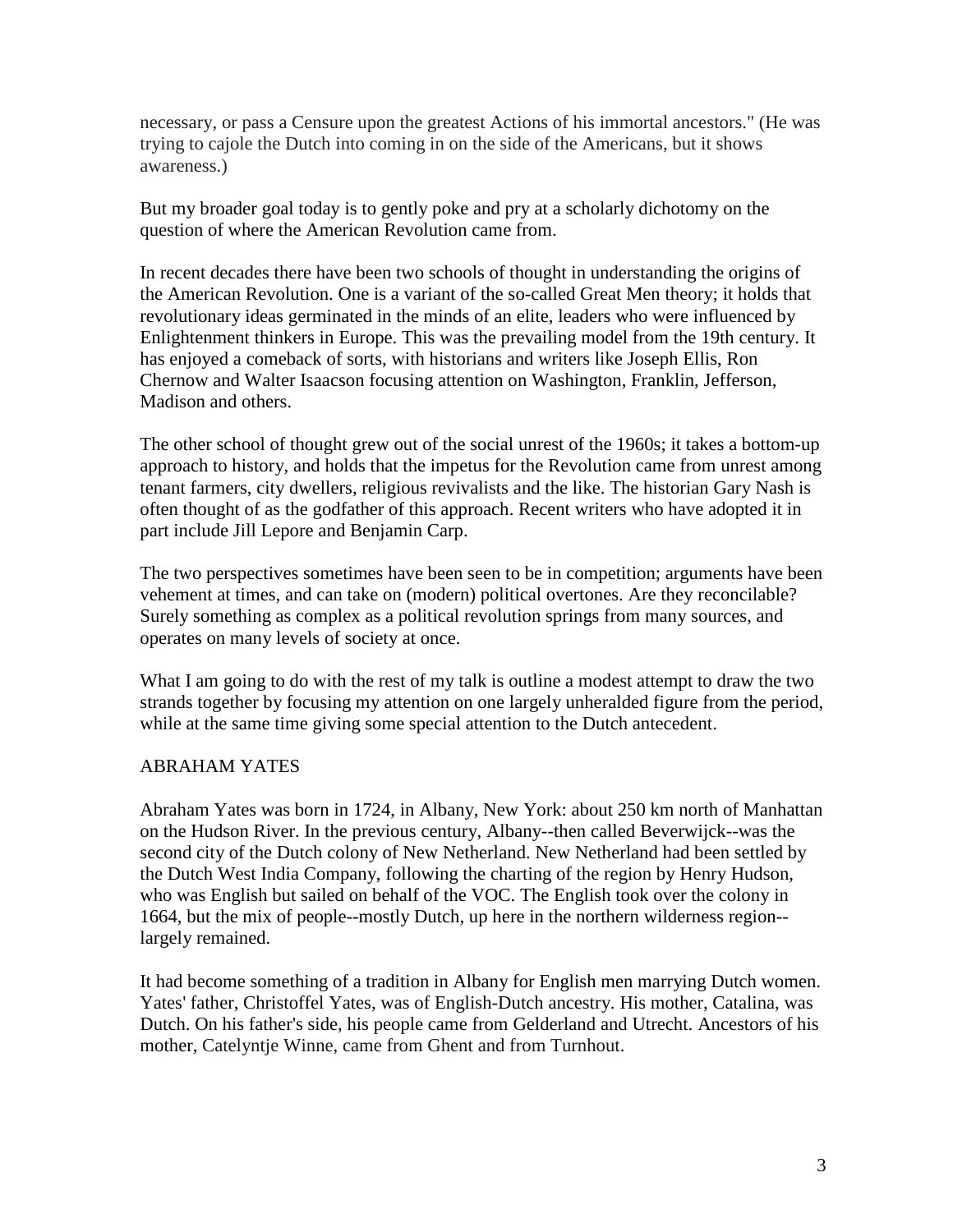Albany was a very Dutch place in the mid-18th century. There were gables on houses, koekjes for the children, delft tiles around the hearths. Visitors said it was isolated, had a retro feel. It was truly a bilingual city. Or trilingual: A visitor from another colony remarked in 1754, "Everyone in Albany speaks Indian," by which he meant the Mohawk language.

Yates' father was a blacksmith. The trade was not open to Abraham. He was born in the city's second ward, the 9th child. His 4 older brothers took up positions at the smith. He apprenticed as a shoemaker.

Apprenticeship was long--typically four to seven years--and Abraham was industrious by nature, so he did his time and eventually went into business for himself. He kept careful books, in English or Dutch, depending on the preferred language of the client. His account book, in the Archives of the New York State Library, gives a fascinating look at this thoroughly Dutch-English moment in American history, and it covers decades. Apparently it was Yates' practice to go over an entry with the client. So to the family of Jacob Gerritse van Schaick, who lived in the farming community of Half Moon along the Hudson River, he recorded selling "Een paar schoenen voor je kind," while to the local hatter he sold "een stuk sool leer," and had "een paar schoenen gelapt voor je dochter."

But Yates was not content to be a tradesman: he wanted to get ahead. He made a good marriage: to Annetje de Ridder, daughter of a wealthy Dutch farmer in Schaghticoke.

Now that he was properly set up with a wife and a home, he took a careful look at his city and how it was changing. He was searching for a rung, something with which to pull himself up. He knew that the fur trade--the power base of the town's mighty families--was diminishing. Albany was losing its preeminence. At the same time, the city was becoming a center for tradesmen and craftsmen like him. The region was growing fast, and these men- coopers, tanners, masons, tinsmiths, who came from New York City and as far away as Europe--saw opportunity in supplying manufactured goods to the surrounding communities.

Yates also knew that farmers in the Hudson Valley were growing wheat that was shipped to the Caribbean to feed slaves, and that the returning ships brought rum, sugar and molasses. He decided to augment his shoe trade by expanding into the buying and selling of these Caribbean goods--and in time he added others, such as tea, wine and writing paper. On one occasion--on behalf of his older brother Johannes--he purchased from a Mr. Coeman "de Neger, de Negerin een het Kint." But beyond this extraordinary transaction, he seems to have dealt exclusively in food and household items. He made profits as a merchant, but he was after something more. As he built up his trade, and as he and other tradesmen grew impatient at the rule of the leading families, he was also building connections with this newly burgeoning working class.

As was the case elsewhere in the colonies, politics was a gentleman's business. In Albany, political offices were held or controlled by the extremely powerful leading families, all of them of Dutch descent.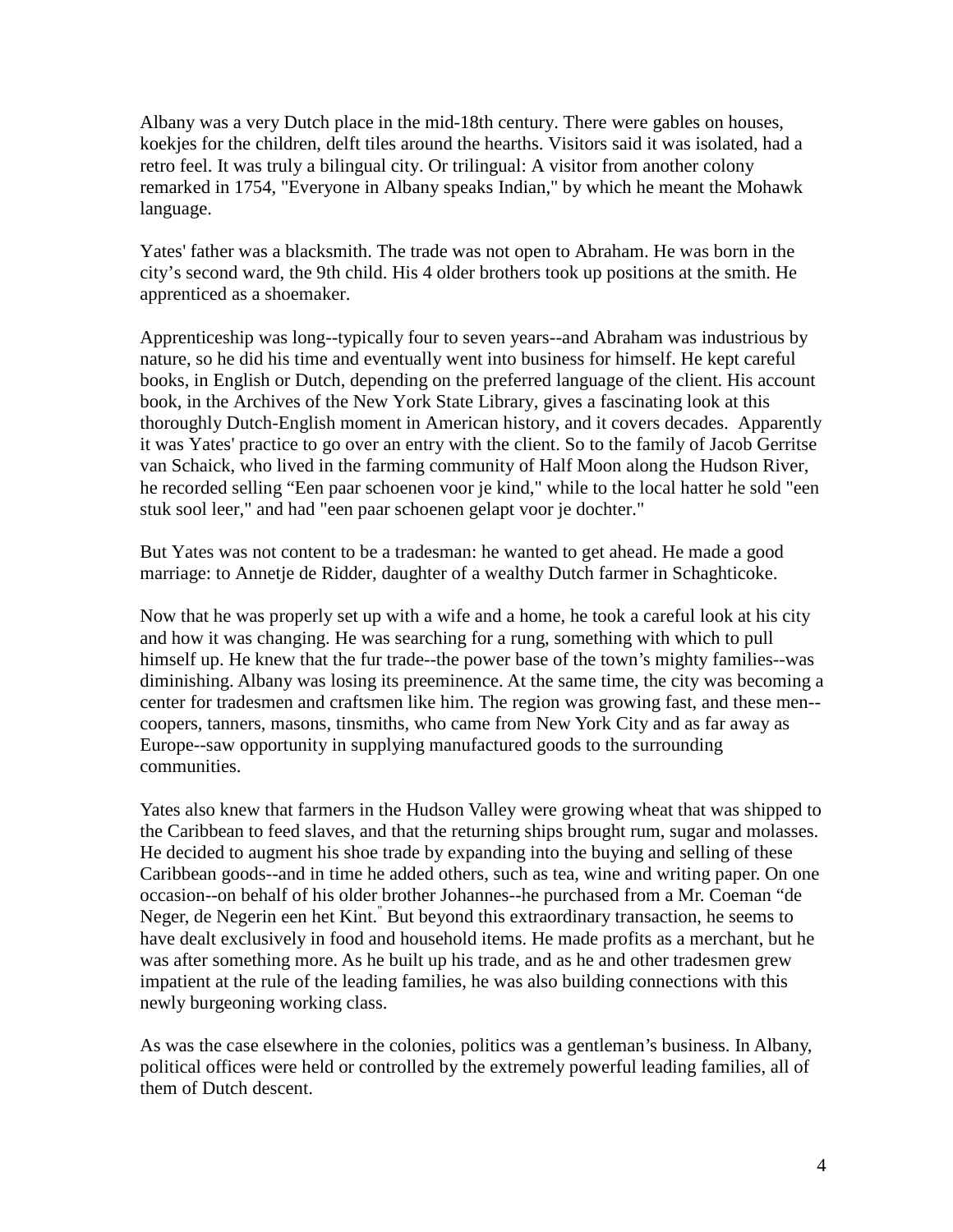Whether he was born with a chip on his shoulder or it developed over time, Abraham Yates did not take the inequality of Albany society as a given. A lively resentment toward the oligarchs and the special status that came with their wealth brewed inside him. He discovered that he had a preference for what he called the "middle sort" of people. It had long been the custom--in English North America as well as in the Dutch enclave of Albany- -for voters to follow the "advice" of their betters in deciding who to back for office. But things were changing, tradesmens' guilds were pushing for political power, and Yates hit on the idea of tapping into their unrest and appealing directly to voters.

In September 1753 he ran for the office of assistant alderman for Albany's third ward. It was the lowest office on the city council, but at the same time it was a foothold on the body that governed the city. Going against convention, he marketed himself directly to voters. Those in his district were tradesmen: blacksmiths, carpenters, bakers, brewers, coopers and hatters. Yates--the shoemaker, the merchant, the blacksmith's son--had by now spent years cultivating connections with them. He won.

From there, he looked for more openings to exploit. He had had no higher education, but he was determined to teach himself.

The next year he found another opening, and became Sheriff of Albany County. The French and Indian War was on, with the Americans, British and their Indian allies pitted against the French and their native allies. But as sheriff, Yates found that his immediate enemy was not with the French but the British army, which was supposed to protect American civilians. Thousands of soldiers were quartered in Albany as part of an effort to take Canada from the French. The soldiers caused chaos: Homes were broken into, furniture and family objects taken, women sexually assaulted. Yates, as defender of his populace, complained to the Earl of Loudon, the head of the British army in North America; Loudon rebuffed him, belittled his civil authority.

Yates then wrote to the governor. Loudon subsequently encountered Yates on the street and the two had a remarkable public confrontation. Loudon said he had seen the letter Yates sent to the governor and that it was filled with lies. Yates replied that every sentence could be proved and supported by witnesses. Loudon warned Yates against discharging a military prisoner from his jail. "Sir," Yates replied, "I have already discharged him." "By whose order?" Loudon demanded to know. "By the King's writ," Yates responded. Loudon then ordered the sheriff to stay daily within his sight--"and if you do not do I shall send for you with a file of muskets, with their bayonets fixed." The citizens of Albany who were witness to the exchange must have thought that would be the end of it. Instead, the inexperienced and not terribly threatening-looking sheriff replied, "My Lord, I have no time to wait upon you. I have other business to attend." Loudon, barely containing his fury, vowed that for Yates's insolence he would turn his house into a hospital for wounded soldiers and the local church into an artillery storehouse. "I don't know what you will do, My Lord," Yates replied cooly, "but I know you have no right to do it." At that, Loudon informed him that he did indeed have a right: that the Lord Chancellor in England had decreed that when the army was required to defend a place, "there the law ceased" and the army's rule prevailed.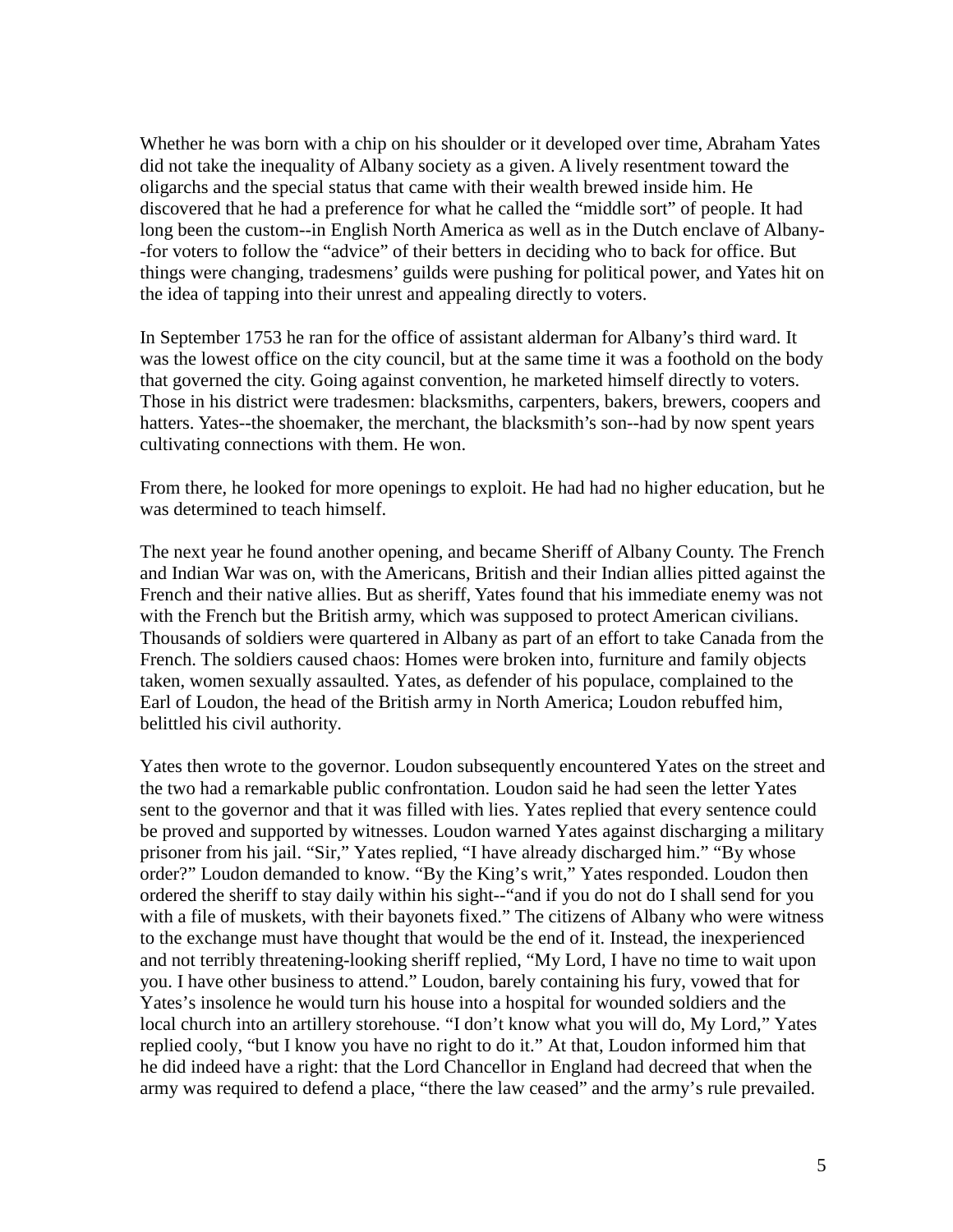Apparently in direct response to the insolence Yates exhibited during this encounter, one of Loudon's officers arrived at Yates' house and announced that he would be staying there henceforth. Yates told him the house was already filled with soldiers. The captain replied that if necessary he would "lay in the same bed" with Yates and his wife.

Yates had been teaching himself the law. In this, he had the help of William Livingston. Livingston was from Albany but now moved in larger circles in New York City. There, he had founded a journal of radical ideas called The Independent Reflector. Probably with his help,Yates composed a remarkable memorandum against Loudon. This is the 1750s, 20 years before the American Revolution, and this self-taught Dutch-American shoemaker is confronting the most powerful man in America, leader of the British army, using the Enlightenment ideas of John Locke on rights of a people.

He began with a foundational observation: that every person has "a fixed, fundamental right, born with him, as to freedom of his person and property in his estate, which he cannot be deprived of." He asserted, further, that "The King of England can neither change laws without the consent of his subjects not yet change them with impositions against their wills..." for "a King is made and ordained for the defence of the law of his subjects..." Then, picking up on Loudon's pronouncements that the actions of the army in Albany transcended civil law, he declared, "The pretended power of dispensing with laws or the execution as it hath been assumed and exercised of late is illegal."

He later outlined abuses that the people of Albany had endured at the hands of the British troops: "the most iniquitous and tyrannical violations...robberies, assault, batteries, burglaries and other most abominable crimes have been committed, some of them under colour and sanction of advancing His Majesty's service." He detailed how "oppressive numbers" of soldiers were quartered in private homes while nearby barracks remained empty. He charged that "We have been threatened by the Earl of Loudon [that] our houses should be burned," and that troops did indeed burn houses and furniture. He charged that violence of soldiers had been "the means of frequent abortions," that drunken soldiers "have kept their whores in the rooms in defiance of the people," that soldiers had "stripped women naked to their waste and banished them out of the city with halters about their necks."

Among the authorities Yates cited was John Locke, whose *Two Treatises on Government*, written the previous century, had been important for the development of Livingston's own thinking. In particular, Locke's concept of "natural law," according to which all people had certain basic rights that could not be taken away, inspired both men. Very few people in America had read Locke, but Yates found his ideas to be suddenly pertinent to the situation that Americans found themselves in vis-a-vis the British. He referred to Locke in saying that when a government takes advantage of extraordinary circumstances to override the basic rights of its people, that government becomes "the product of force and violence."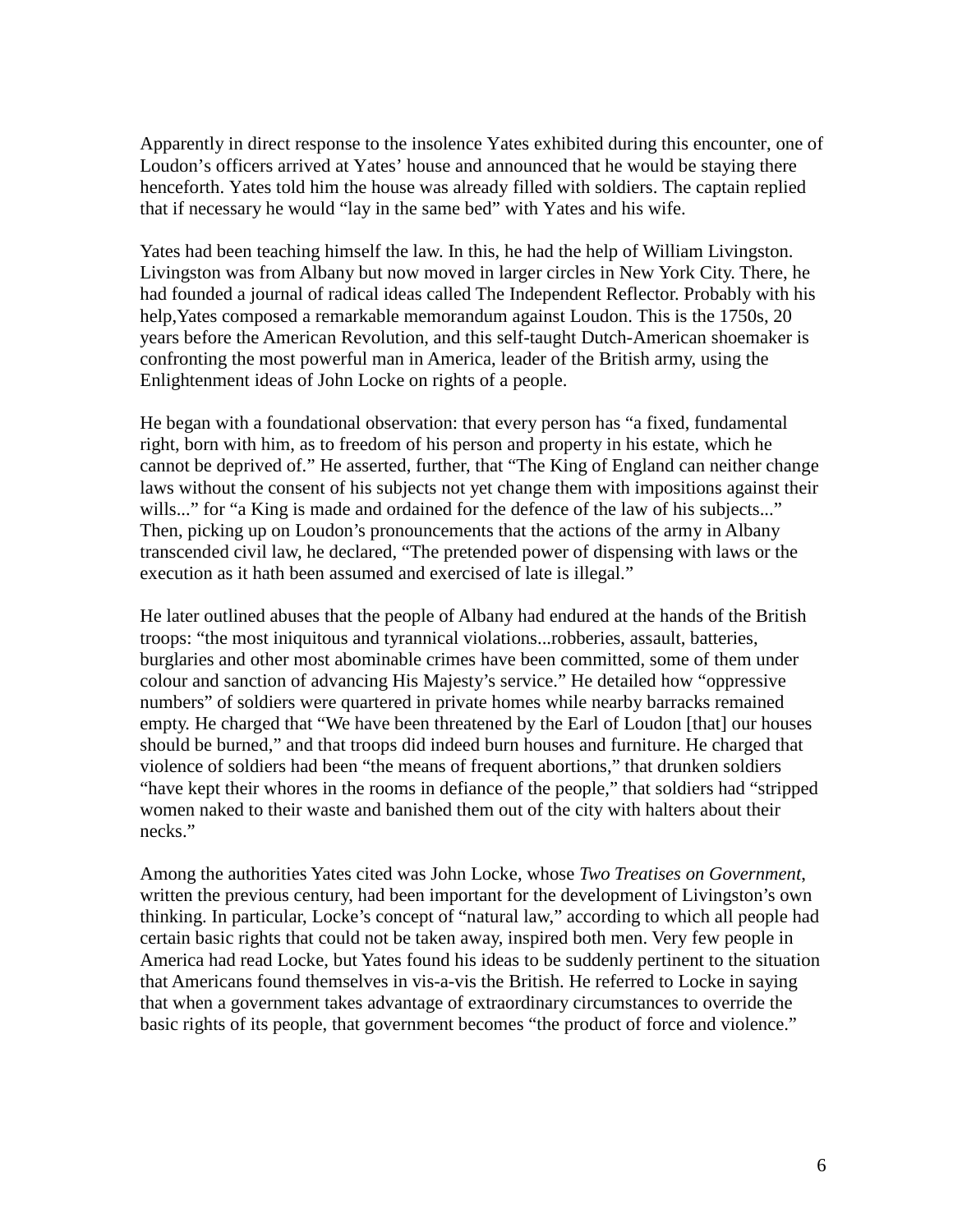The presence of English soldiers in Albany during the French and Indian War helped remove a layer of Dutchness from Albany; it pushed the city into the wider English world of the colonies. Dutch things were suddenly old-fashioned. English was new: the future.

At the same time, the war had brought the beginnings of a split with England. Before, Americans had thought of themselves as English citizens who happened to live across the ocean. The war gave them the clear sense that they were considered second class citizens, or worse. Yates was at the forefront of this. In 1770s he becomes one of the very first people to call for independence. He became Chairman of the Albany Commitee of Correspondence, the shadow government during the Revolution, and a member of the New York Provincial Congress during war. As of July 1776 the British colonies in North America were fighting a war against the home country. In the midst of it, one couldn't call it a revolution. No one knew if it would end as Pontiac's war had -- if it would be crushed and be remembered by history as a mere rebellion.

But with the Treaty of Paris, signed in September 1783, the colonies won a profound victory, one that would change their continent, and, I don't think it hyperbolic to say, change the world.

Abraham Yates was part of this. He had been a revolutionary, a radical, a man living in fear of hanging. And then, with the peace treaty, he was one of the victors, with the task of forming a new government. But in the 1780s Yates made a turn that may seem surprising. The original form of government chosen by the victorious Americans was a confederation, with a weak central government. There's an interesting parallel with the Dutch situation two centuries earlier. In America, people thought of themselves as Virginians or Pennsylvanians or New Yorkers, not as Americans; just as in this part of the world people thought of themselves as Hollanders or Frisians rather than "Dutch," and in both cases this separateness was an impediment to unity, to fighting a war of indepedence. There was still a strong element of it after the war, which is reflected in the name they chose for their new country: the United States of America. After the individual colonies became states, each state kept and jealously maintained broad powers: to raise armies, to print currencies. The national government, without a president or central leader, had difficulty negotiating treaties with foreign powers.

Most leaders felt the situation had to change. There was a movement to create a Constitution, which would empower a new, federal government that would have a degree of authority over the state governments.

Abraham Yates became one of the most strident voices arguing against the wisdom of this federal government: one of those who saw that as power gathered in the hands of a small group, the federal government would take on absolute powers. He warned the delegates to the Constitutional Convention that their actions would "sign the death warrant of American liberty." He believed that individual liberty was best maintained by keeping power in small states, not in a large federal government. The state constitutions, he said, "administered upon republican principles are the greatest blessings we enjoy." And he added that a national constitution would be "the greatest curse." "In a word, the new constitution will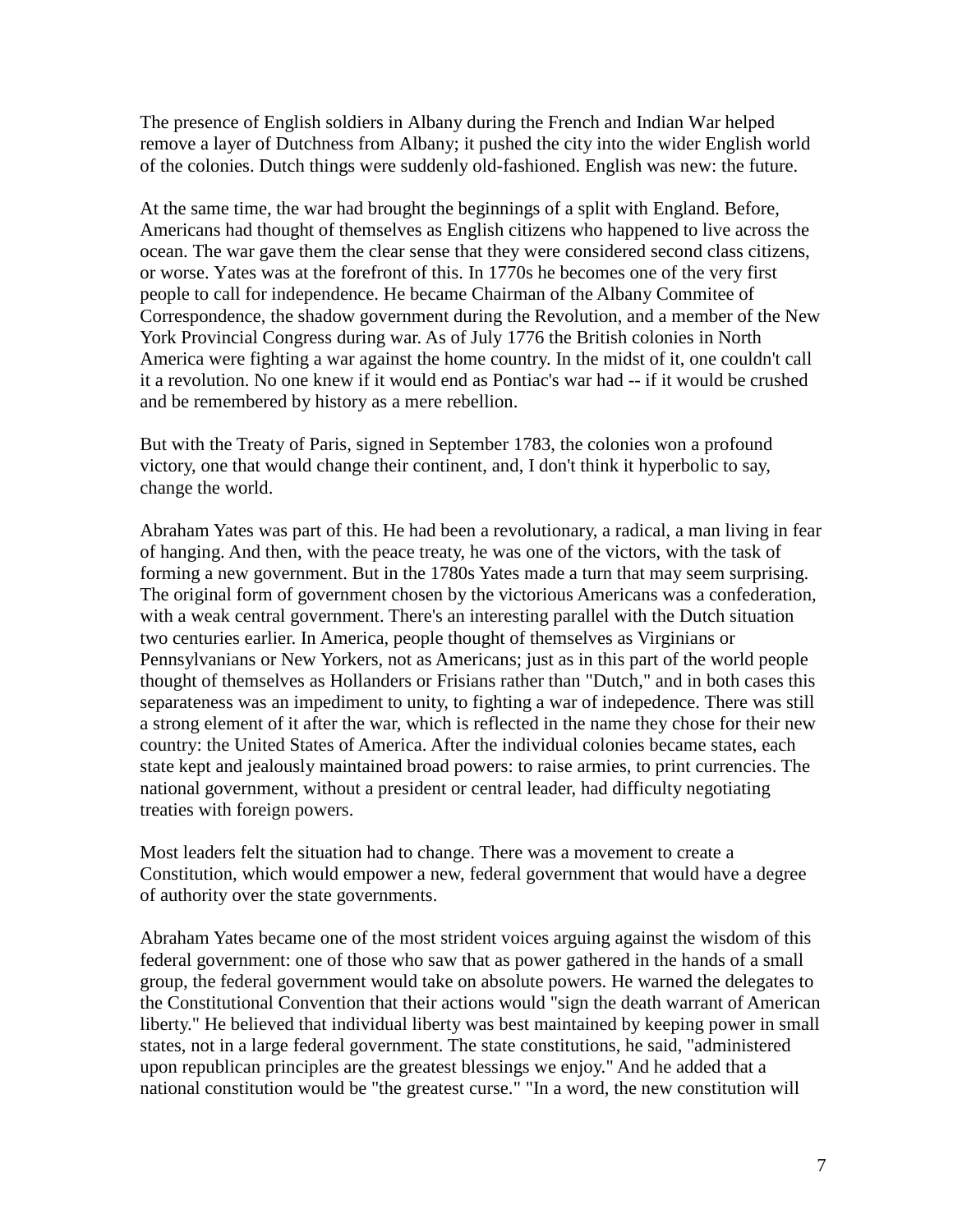prove finally to dissolve all the power of the several state legislatures, and destroy the rights and liberities of the people."

The interesting thing in all of this is that it sounds very familiar to those tuned into American politics today. Yates sounds here, in fact, like the members of the far-right Tea Party. The irony is that this same faction believes itself to be steadfast in defending the Constitution. In fact, their rhetoric, their demands, harken not so much to the Constitution as to the Bill of Rights. One of the Tea Party groups, on its website, highlights this commitment not to the Constitution but to individual rights: "Tea Party Patriots stands for the rights of all individuals as laid out in the first amendment. The Bill of Rights is a fundamental piece in securing our freedoms and every American possesses the right to free speech, the freedom of religion, freedom of the press, the right to peaceably assemble...right to bear arms."

Yates made this arguments to Washington, to Jefferson, to Madison, to Alexander Hamilton, the great proponent of a federal system. They all hated him. Hamilton called him "a man whose ignorance and perverseness are only surpassed by his pertinacity and conceit. He hates all high-flyers, which is the appelation he gives to men of genius." And then Hamilton revealed his elitism when he flung another slur: Yates, he said, was *a mere shoemaker*.

The Constitution did of course go into effect.Yates went on to become Mayor of Albany in 1790, and remained in that office until his death in 1796. He represents a fascinating working class type, determined to lift himself up by his bootstraps, who remained true to his roots and to the common man, distrustful of power and elites.

But he represents something more. To what extent was Yates' own very distinctive take on independence, on revolution, on the rights of the common man, a result of his Dutch heritage? We get some answer to this question from Yates himself. For Yates wrote. Thousands of pages: newspaper essays, articles, political diatribes. One of most fascinating documents he constructed is a kind of history of New York, which is in part what is surely one of the earliest histories of New Netherland. I think it was written in 1776 or 1777, in the midst of the war, possibly to justify American independence by showing that the English never had claim to the land in the first place. And it links the American situation to that of the Dutch in the clearest terms.

Yates wrote, of "the first settlers of the State of New York" "that they were Dutchmen," and brought with them "their history...their character, rights, liberties, their oppressors and revolt." He wrote that they had come from "the seven United States, that the United States before their union were made part of the seventeen provinces of the Netherlands, whose respective governments were Republican." They revolted because of "the violation of the peoples rights and liberties." He recounted the history of the Burgundian and Hapsburg rulers, devoted attention to King Philip, the zealot whose favorite instrument was the Spanish Inquisition. He wrote of the Dutch revolt, and of the founding of the colony of New Netherland by this new nation, and detailed how the Dutch in America had negotiated land treaties with the Five Nations of the Iroquois Confederacy.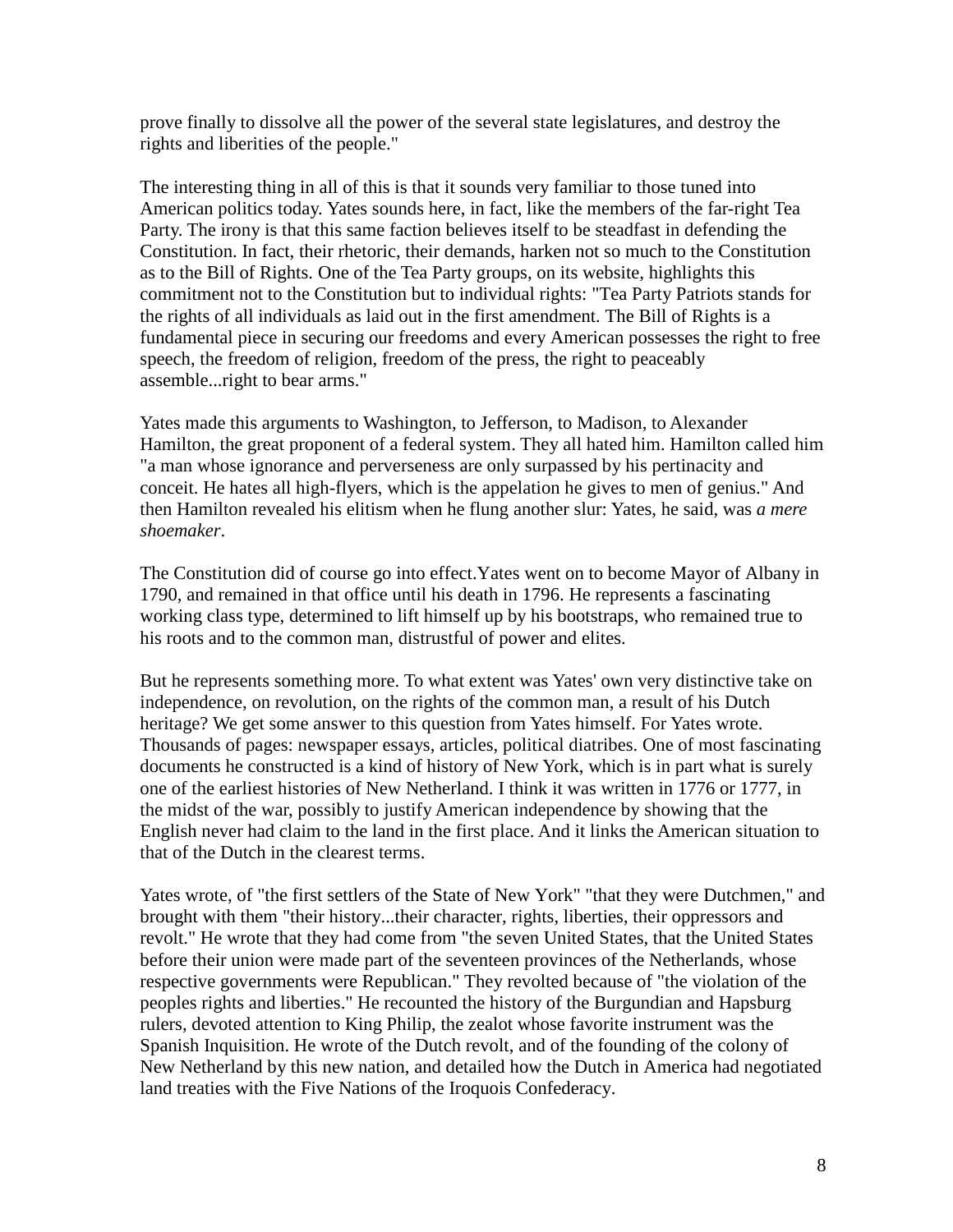He seems, in this document, to have been trying to show his fellow revolutionaries not only that the Dutch Republic was a worthy model for their actions, but that the Dutch nation's claim to the territory in America constituted a wholly different legal basis for the Revolution. He offers, in other words, depth to our understanding of the antecedents of the American Revolution. It was not one group of Englishmen fighting another group of Englishmen. The colonials were of mixed ancestry, and their influences were likewise more varied than we have been led to believe.

Now, let me restate what I have been trying to do with Mr. Abraham Yates. In recent years, historians of the American Revolution have divided themselves into two groups: those who feel that the spark for Revolution was the work of the elites, and those who believe it came from the lower classes. In Yates, we have someone who bridges this divide: a man of very humble beginnings who trained himself in the law and in these new Enlightenment ideas. And, to boot, he used his Dutch past, his knowledge of the Dutch language and of Dutch history, connecting the Dutch spirit of individualism, with its emphasis on individual rights, which came out of history, the battles against water, the formation of Water Boards; and out of Descartes and Spinoza and the Dutch Golden Age, which animated the revolt against Spain and animated the Republic under Johan de Witt. Yates used his simmering lowerclass sense of injustice and his awareness of the history of the Dutch revolt to bring a voice to the American debate that fueled the fires of revolution. And while he was not a Founding Father, and is largely forgotten, he corresponded with, traded barbs with, got the attention of, and surely influenced George Washington, Alexander Hamilton, John Adams, and others.

In one of his attempts to villify Yates, who won a succession of local political elections in his lifetime, Alexander Hamilton said, "The people have been a long time in the habit of choosing him in different offices," as if it is a negative thing for a politician to be popular. Hamilton accused Yates of being "a preacher to their taste," meaning, of course, being one of them: a commoner. Again, Hamilton sees this as a negative. The truth is that Hamilton, like Washington and Jefferson, despite the vaunted democratic nature of the American Revolution, were elitists all, who viewed common folk with suspicion.

This contrasts with Yates, and has everything to do with their feelings about Abraham Yates. Yates was a small man: physically, to judge by the one painting we have of him, but also in terms of how he identified. He worked in politics all his life, but always at the local level. He brooked no patience for kings and autocrats, nor for elites of any kind. His was an egalitarian spirit, and here as well he is reflecting his Dutch ancestry. The Dutch Republic was an utter anomaly in 17th century Europe, which otherwise was the era of outsized monarchs, from Queen Elizabeth to Louis XIV. This difference was reflected in cityscapes: in Paris and London the skyline was dominated by cathedrals and castles, the edifices enunciating the power and might of Church and State. But in Dutch cities the distinguishing landmarks--canals and canalhouses--were lower to the ground and reflected the exultation of ordinary life. As Romeyn de Hooghe, the Dutch artist and anti-monarchic writer, put it two generations before Yates, contrasting the Netherlands with other parts of